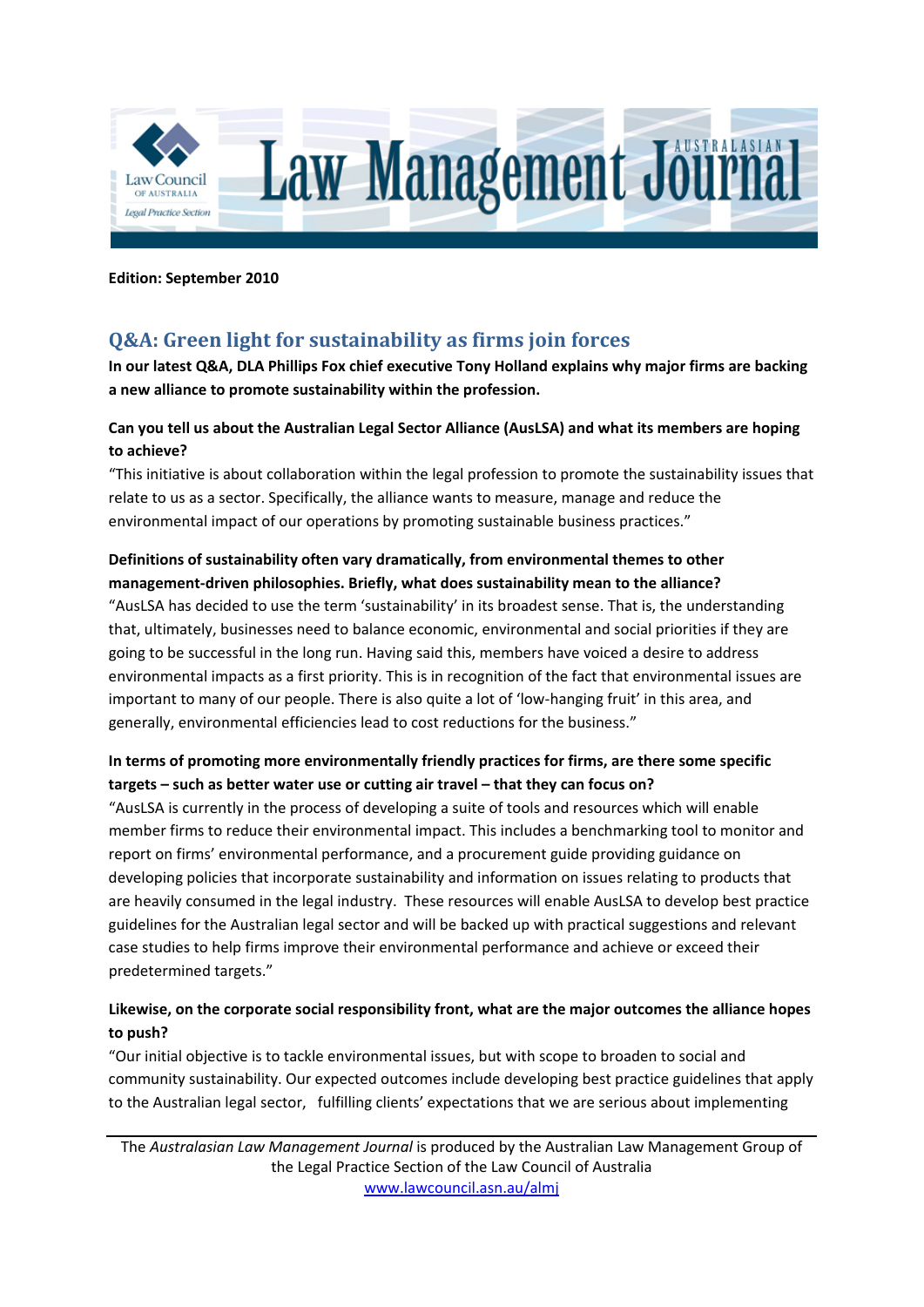

those best practice guidelines, attending to the concerns of our employees, and demonstrating to the general public that the legal industry is engaging in the sustainability agenda."

## It is rare for major law firms to join forces in such an alliance. Why do you think this issue of **sustainability has been such a 'binding' one for the firms?**

"Sustainability and particularly climate change is a major global concern that requires collective action. By sharing our knowledge and experiences we believe we can play an important role as influencers and contributors to this issue when working with our clients and suppliers. Being a member of AusLSA provides the opportunity to demonstrate commitment and enables member firms to share best practice and understand relevant industry trends."

# At this stage, the alliance has attracted some very significant firms? Who is on board and is there an **optimum number of firms for the alliance in future? And do you see a role for smaller firms?**

"We now have nine member firms, with Jackson McDonald recently joining Clayton Utz, DLA Phillips Fox, Henry Davis York, McCullough Robertson, Maddocks, Mallesons Stephen Jaques, Norton Rose Australia and Swaab Attorneys. These firms comprise the 'foundation membership' who are working together to develop the AusLSA initiative. Each of the foundation members has accepted the challenge to act as champions of AusLSA and to demonstrate sustainability leadership within the legal sector. They have each committed to providing time and resources to the development of the various tools which will become the framework of AusLSA. We plan to open membership to the entire legal sector early in 2011. It is hoped that people from a broad spectrum within the legal profession, including smaller firms, will feel encouraged to participate."

### **The alliance has raised the importance of benchmarking sustainable practice. How will this work and how important is it to be able to 'measure' outcomes?**

"AusLSA has established a benchmarking working group which includes operations and management personnel from a number of member firms. This group has been tasked with developing a methodology for measuring the main environmental impacts of member firms, such as carbon emissions, consumption of paper and water and production of waste. Benchmarking is an essential part of environmental management because it allows firms to understand where their main impacts are, and this of course enables them to take action to reduce those impacts. It's important to note that AusLSA won't be benchmarking firms against each other in a competitive 'league table' manner. What's important to us is providing the membership with a clear framework to allow us all to improve our environmental performance."

### **AusLSA is modelled on the Legal Sector Alliance in the United Kingdom. Will the Australian alliance largely follow that model or do you think there will be certain country differences that shape the**

The *Australasian Law Management Journal* is produced by the Australian Law Management Group of the Legal Practice Section of the Law Council of Australia www.lawcouncil.asn.au/almj